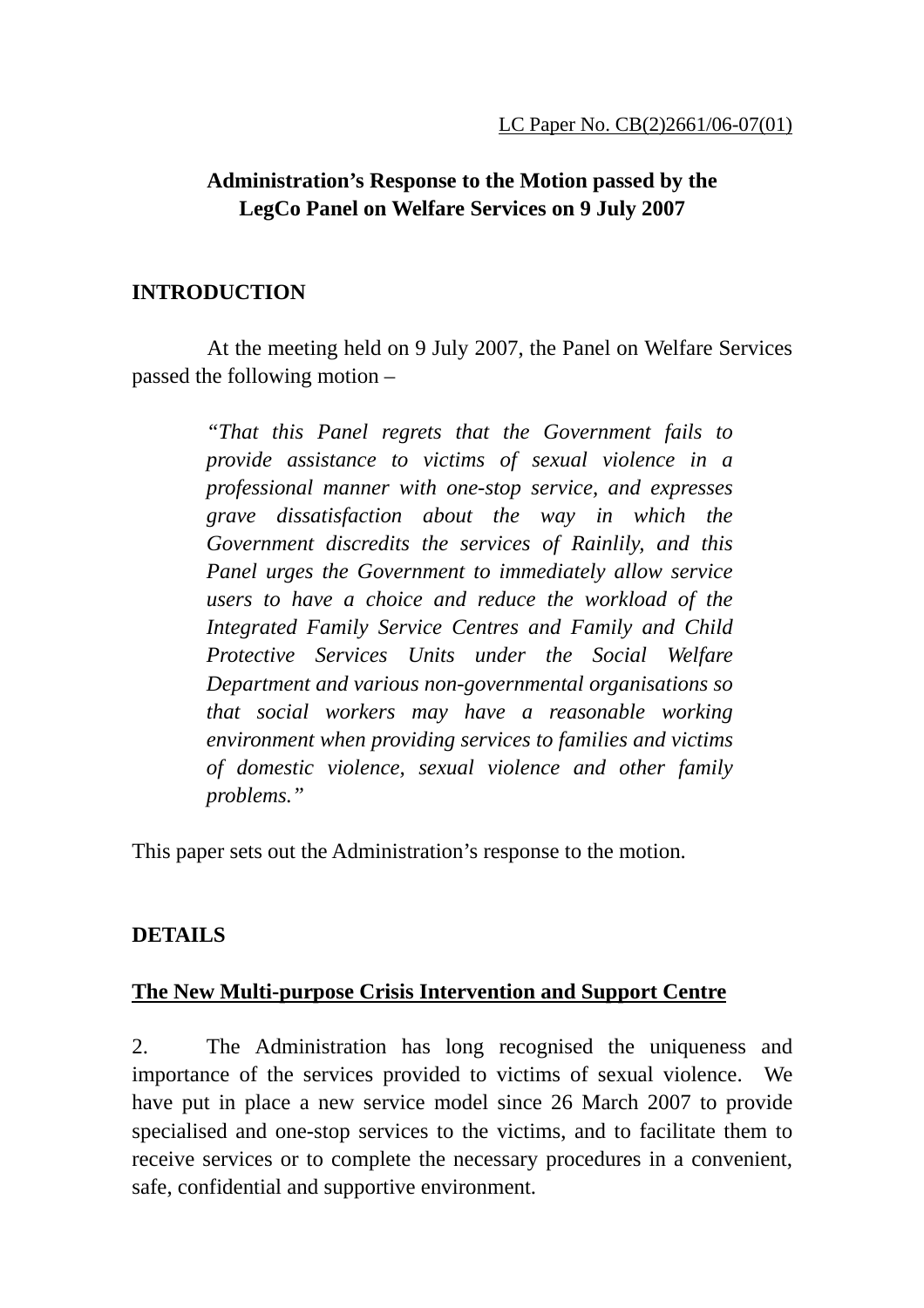3. Under the new service model, the designated social workers of the Social Welfare Department (SWD) or the CEASE Crisis Centre operated by the Tung Wah Group of Hospitals will act as the case manager for those victims who are willing to receive the service. The designated social workers will thoroughly assess and follow up the victims' various needs in such aspects as medical examination and treatment, psychological support, accommodation and daily living. Services provided include emotional support, counselling, clinical psychological service, accompanying victims to make report to the Police, to receive medical services and forensic examination and to attend court proceedings, etc. Depending on the victims' need, the case manager may arrange temporary accommodation service to protect their safety. To ensure the continuity of service, the same designated social worker will, as far as practicable, follow through the case for at least six months to help the victims get over the traumatic experience, and to ensure that they are provided with specialised and one-stop services during the process.

4. The related social service units, the Hospital Authority (HA), the Police and the Forensic Pathology Service of the Department of Health, etc. have also collaborated to establish effective work procedures. In consultation with the related parties, SWD has updated the "Procedural Guidelines for Handling Adult Sexual Violence Cases (revised 2007)" (Procedural Guidelines) which sets out details of the action required and procedures in handling sexual violence cases by related social service units and professionals, including HA and the Police, etc. These include introducing the service of the designated social worker to the victims and making referrals according to the victims' wish. It has been clearly stated in the Procedural Guidelines that if the victim does not wish to obtain services from the designated social worker, the handling officer may introduce to the victim the services of other relevant non-governmental organisations, including the Rainlily. As a matter of fact, the referral information of Rainlily has been attached to Annex III to the Procedural Guidelines for reference by different professionals. In addition, information about the service of Rainlily has also been uploaded to SWD's website on support for victims of child abuse, spouse battering and sexual violence *(http://victmsupport.swd.gov.hk)*. As such, the assertion that the Administration has been discrediting the service of Rainlily is unfounded. The Administration will continue to adhere to the principle of respecting the victim's choice and provide them with client-oriented one-stop service.